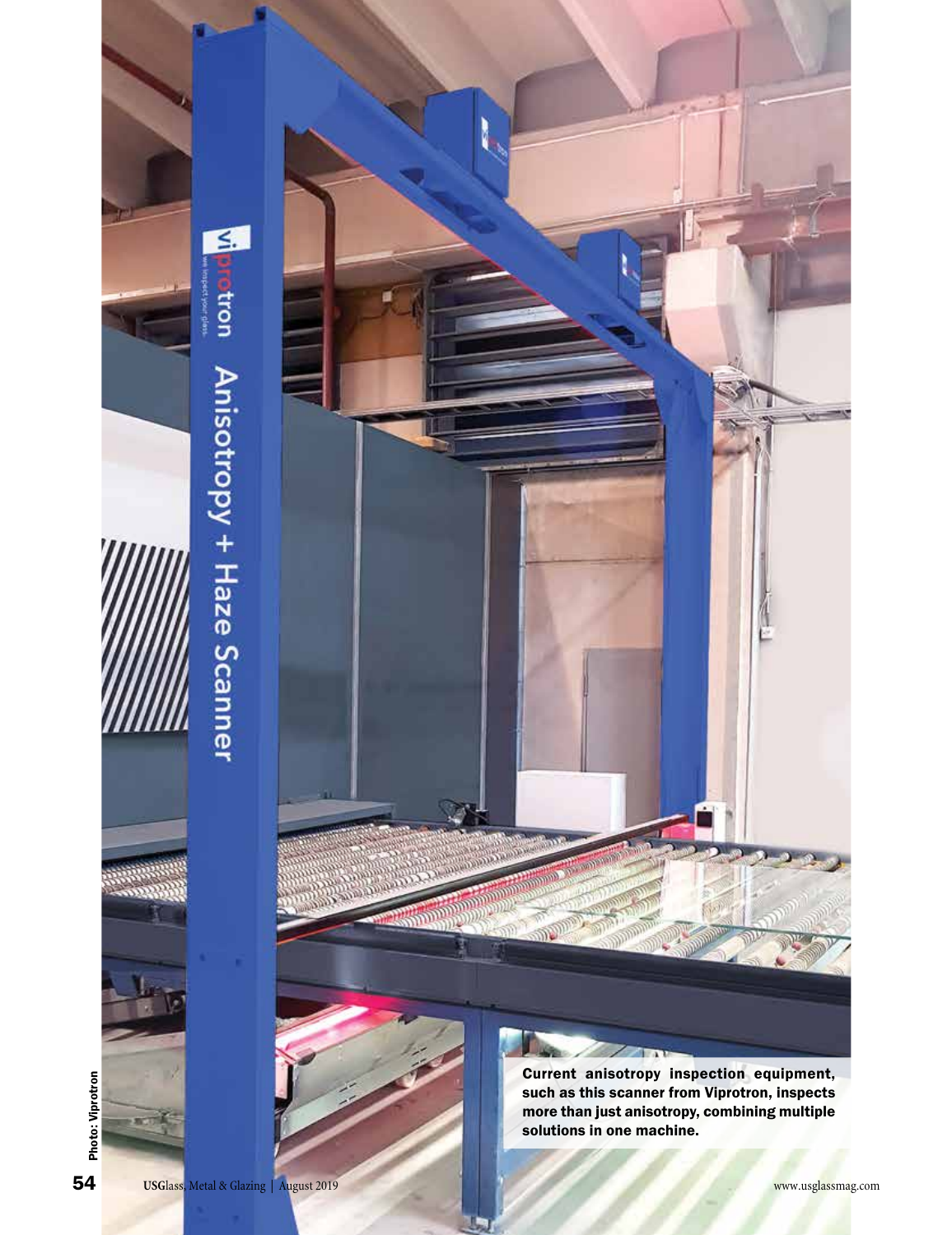# Mitigating the Menace Anisotropy Scanners Aid Fabricators to by Jordan Scott **Improve Aesthetics**



Anisotropic effects often appear as gray or colored spots or striped patterns on the glass, which isn't aesthetically appealing.

nisotropy is an unwelcome pres-<br>ence. It could even be called a<br>menace to architectural aesthet-<br>ics If polarized light hits a glass facede ence. It could even be called a menace to architectural aesthetics. If polarized light hits a glass façade with high levels of anisotropy, it will appear distorted to the eyes of everyone who looks upon it—including the architect. While it may be impossible to rid glass of anisotropy completely, technological developments in scanning equipment are providing fabricators with the information they need to better prevent their tempering lines from producing glass with high levels of anisotropy.

#### What is Anisotropy?

The Merriam-Webster definition of anisotropic is "exhibiting properties with different values when measured in different directions." Annealed glass has no anisotropy. However, when glass

is tempered it is brought to a high temperature and then cooled rapidly. The edges of the glass and the areas directly under the air nozzles cool faster than other areas, resulting in different stresses throughout the glass. This effect typically is more pronounced in thicker glass because the inside of the glass takes longer to cool than the surface.

According to Nate Huffman, president of Softsolution in Glenview, Ill., if light is passed through glass under stress, then different changes in direction, depending on the wavelength, result in the glass mass. The light waves emerge from the glass with a certain delay. If the light is polarized by natural or artificial factors, such as reflecting off of water, these delays become visible as grey or colored spots or striped patterns.

"Anisotropy will be there no matter

what. Scanners allow manufacturers to control the end result of glass to limit how bad anisotropy will be," says Huffman.

#### Measure by Measure

In the past, fabricators could look for anisotropy manually using a polarized light in a time-consuming process. In the past two to three years, several companies began offering online anisotropy scanning equipment, which has made the process quicker and more accurate. These scanners are placed on the tempering line after the cooling process, giving fabricators real-time information about the anisotropic effect in their glass.

LiteSentry, based in Northfield, Minn., partnered with Stress Photonics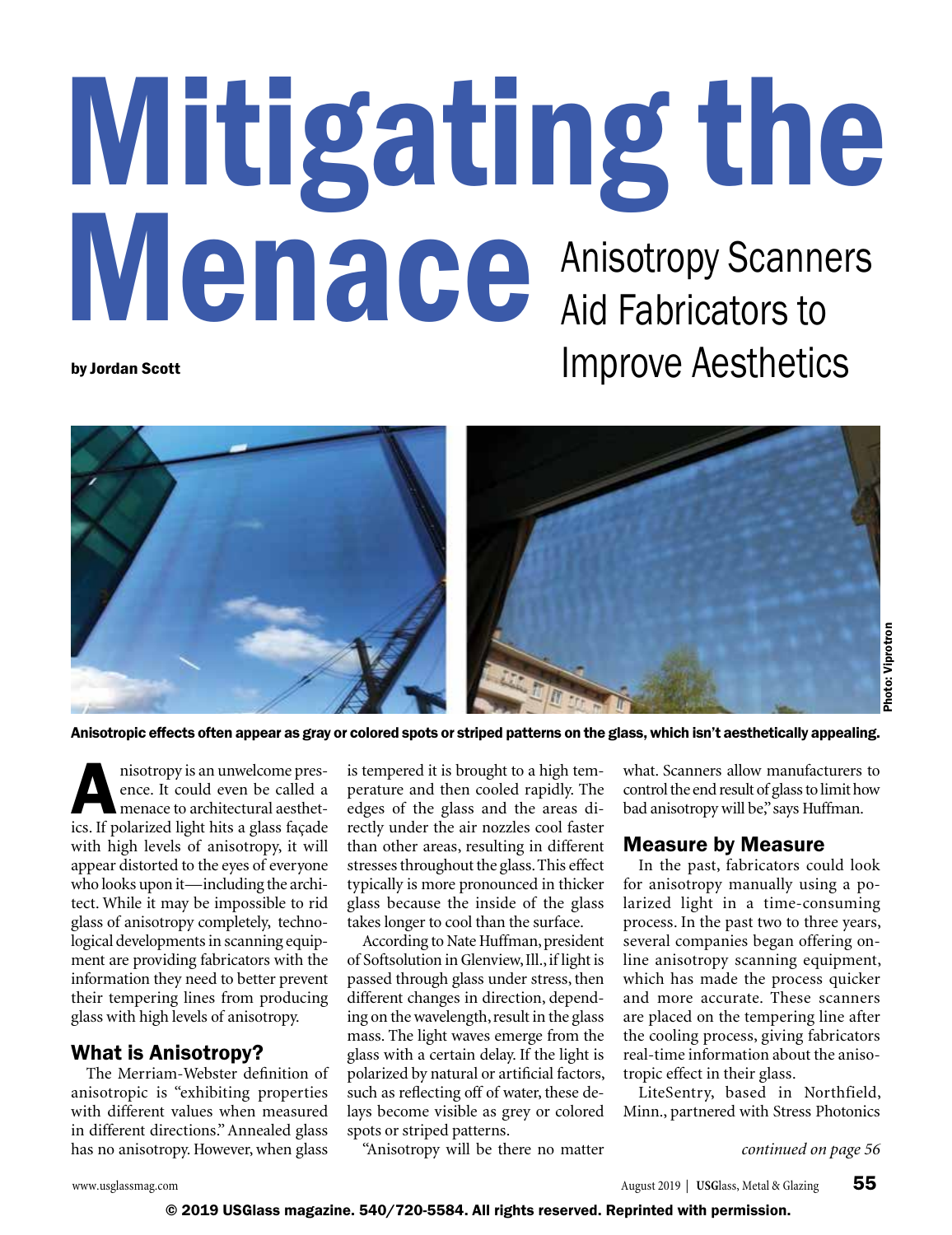## Mitigating the Menace continued from page 55

to create the Osprey 8 Anisotropy Inspection System, which measures glass for iridescence, retardation and average stress using cameras with a light source underneath the glass. Jakub Kowalczyk, sales and marketing manager with LiteSentry, says the Osprey 8 can be installed with any tempering line. It gives live, on-line measurements of the light retardation in nanometers as the glass leaves the quench or cooler. Light waves are broken up through the tempered lite

Softsolution's system, the LineScanner, also passes light through the glass using telecentric light modules with a special polarizer foil and measures the speed difference as light passes through the glass with its various stresses. The LineScanner gets a nanometer delay value that quantifies the defects in the glass using line sensors. Huffman says that anisotropy below 60 nanometers is not visible to the human eye. Between 60 and 150 nanometers the eye will no-

"Anisotropy and distortion measurement in a single footprint is going to become the standard for 10-20% of your high-quality producers; they're not going to be able to win jobs or bid for projects without it." —Jakub Kowalczyk, LiteSentry

due to the different stresses caused by the tempering process and the Osprey 8 looks for differences in light behavior due to those stresses. The system can also measure predictive iridescence, which Kowalczyk says is a visible derivative of retardation.

"Theoretically, you can get a pair of polarized sunglasses for a few bucks at the store and go look at anisotropy, but that doesn't give you any information … We use a three-color polarized light source from underneath the glass and we inspect the glass for polarized states," he says.

The system does not need to be recalibrated for different glass types or colors. Kowalczyk believes that anisotropy- and iridescence-free glass will continue to be in demand among architects, driving the glass industry to measure these characteristics in tempered glass.

"Architects and consumers are demanding higher quality glass; they are demanding anisotropy- and iridescence-free glass … I think, absolutely, anisotropy and distortion measurement in a single footprint is going to become the standard for 10-20% of your high-quality producers; they're not going to be able to win jobs or bid for projects without it," he says.

tice distortion and above 150 nanometers the distortion will be obvious.

"Due to the precise 90-degree constant angle across the entire inspection width, the path taken by the polarized light through the glass body undergoing testing is always the same length. This ensures that there is no distortion to the result of the evaluation, which is based on the delay of the light," explains Huffman.

The system also measures edge stress, surface defects and dimension oriented defects.

Huffman says that one thing that sets the LineScanner apart is that it's able to scan completed units as well as single lites so that a fabricator doesn't have to guess how the anisotropy will appear in a completed insulating glass unit.

The StrainScanner from Arnold Glas Corp., based in Remshalden, Germany, is made in partnership with Arcon and Ilis. It measures light from an LED panel with a polarimeter device that includes cameras. The cameras measure for optical retardation in nanometers, similar to other anisotropy inspection equipment, and give immediate feedback to the oven operator. Stefan Goebel, general manager for the company, says that current technology gives a good measure of anisotropy, especially with a polarizer. The StrainScanner can also simulate the worst-case viewing angle.

Rainer Feuster, sales director at Viprotron GmbH in Pfungstadt, Germany, says that his company's anisotropy scanner works by finding the differences in light transmittance, rather than measuring stress, to determine optical retardation. The company's anisotropy scanner currently on the market is the second version of the system. It was updated to have tighter tolerances, according to Feuster.

#### White Haze

Viprotron's and LiteSentry's systems can both inspect for white haze. Feuster describes white haze as an effect of the rollers in the tempering furnace that can look similar to anisotropy. It appears when cooling is uneven on the top and bottom of the glass during the tempering process, which can cause the glass to bow slightly. Feuster says that it's possible for the glass fabricator to polish it away after it's been detected by the scanner.

# Fine-Tuned Tempering

Fabricators can take the information they receive from the anisotropy inspection systems and use that to finetune their tempering furnaces through trial and error to mitigate anisotropy.

That's what Luis Hidalgo, quality assurance/quality control manager, has been doing for AGC Interpane, which is based in Lauenförde, Germany.

He says that ten years ago, the industry believed anisotropy was unavoidable and not a big concern, but that's changed in the recent past.

"At that time anisotropy scanners had not been developed. We could only rely on the furnace manufacturer's instructions," says Hidalgo, who added that the company also used polarized screens to visually inspect for the effects of anisotropy.

"It was off line and took a long time to monitor units. We couldn't do every unit and needed an on-line scanning system," he says.